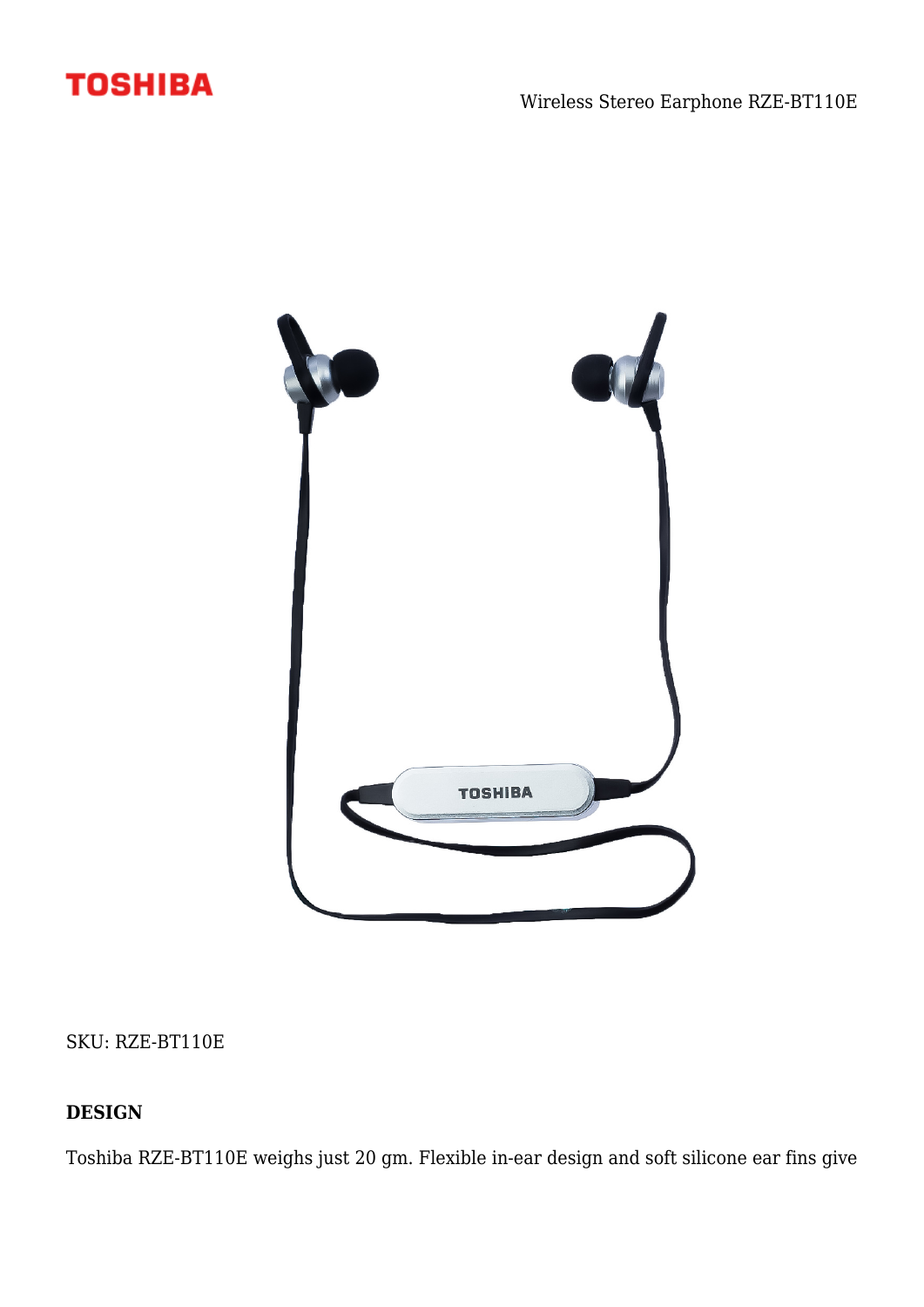

a firm, secure fit to your ears and enable comfortable wearing without falling out for extend periods of time. Built-in microphone lets you switch between stereo music and calls. In-line remote have five buttons to control calls and music (play, pause, change volume, call pick/ reject). Toshiba RZE-BT110E is available in black, blue and green finishes.

### **COMPATIBILITY**

Bluetooth version 4.2 + EDR technology is perfectly compatible with most Bluetooth enabled devices and ensures a connection range of up to 10m. Toshiba RZE-BT110E can also connect to two Bluetooth devices at the same time.

#### **CHARGING**

Charging via USB port. Battery charging time is up to 2 hours and on a single full charge it delivers a battery life of 4 hours for music playback or as talk time.

#### **SPECIFICATIONS**

| <b>OVERVIEW</b>                   |                                                        |
|-----------------------------------|--------------------------------------------------------|
| <b>Frequency Response</b>         | 20Hz - 20KHz                                           |
| <b>Talking Time</b>               | 4H                                                     |
| <b>Charging Time</b>              | 1 - 2H                                                 |
| <b>Charging Way</b>               | <b>USB DC5V</b>                                        |
| <b>BLUETOOTH® SECTION</b>         |                                                        |
| <b>Bluetooth Specifications</b>   | $Ver.4.2 + EDR$                                        |
| <b>Bluetooth Protocol Support</b> | A2DP, AVRCP, HFP, HSP                                  |
| <b>Service Distance</b>           | Up to $10m(33ft)$                                      |
| <b>Connectable</b>                | Two Bluetooth Devices at the same time                 |
| <b>Phone</b>                      | Receiving and Answering the Call                       |
| PHYSICAL SPECIFICATIONS           |                                                        |
| Weight                            | Approx. 20g                                            |
| <b>ACCESSORIES</b>                | USB Charging Cable, Earpiece (S/M/L), Operation Manual |